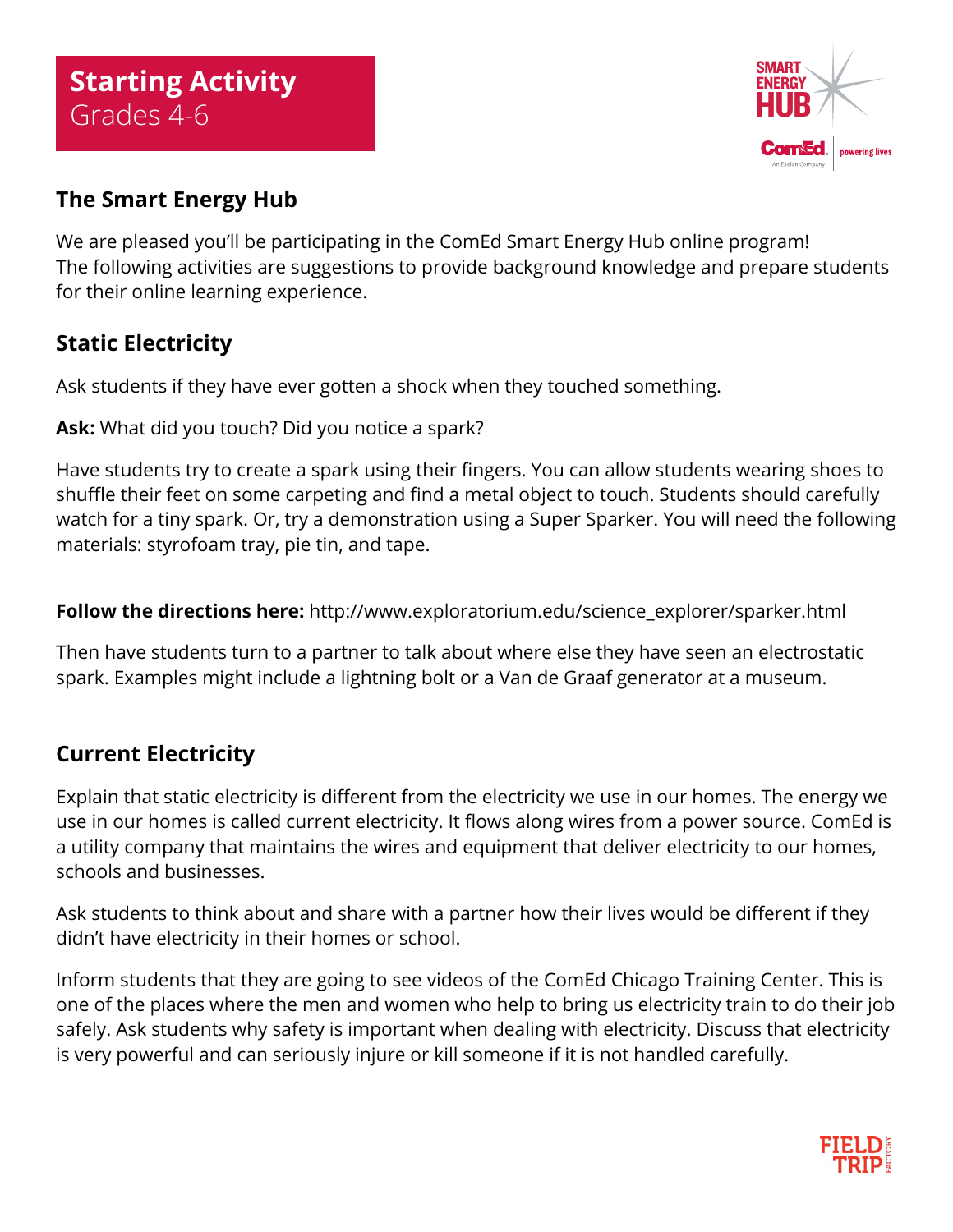

Introduce vocabulary that students will hear during their online experience. Have students experience the vocabulary by completing *The Delivery of Electricity* activity sheet.

**Electricity** – a form of energy used to power things like televisions, light bulbs, and computers

**Meter** – an instrument on a house or other building that measures and tells the amount of energy used, including when it was used

**Power lines** – cables that carry electricity from the power plant to homes, schools, and businesses

**Transformer** – a machine that changes the strength of electricity from the power plant to homes, schools, and businesses

**Substation** – a place where the strength of electricity is changed on its way from the power plant to homes, schools, and businesses

**Generator** – a machine that makes electricity using spinning or moving parts

**Circuit** – the entire loop or path through which electricity flows

**Overhead electrician** – an individual who sets up or fixes power lines

**Power plant** – where electricity is generated for delivery to homes, schools, and businesses

**Transmission line tower** – a very tall structure that supports power lines

**Utility pole** – a wooden pole that routes power lines throughout cities and towns